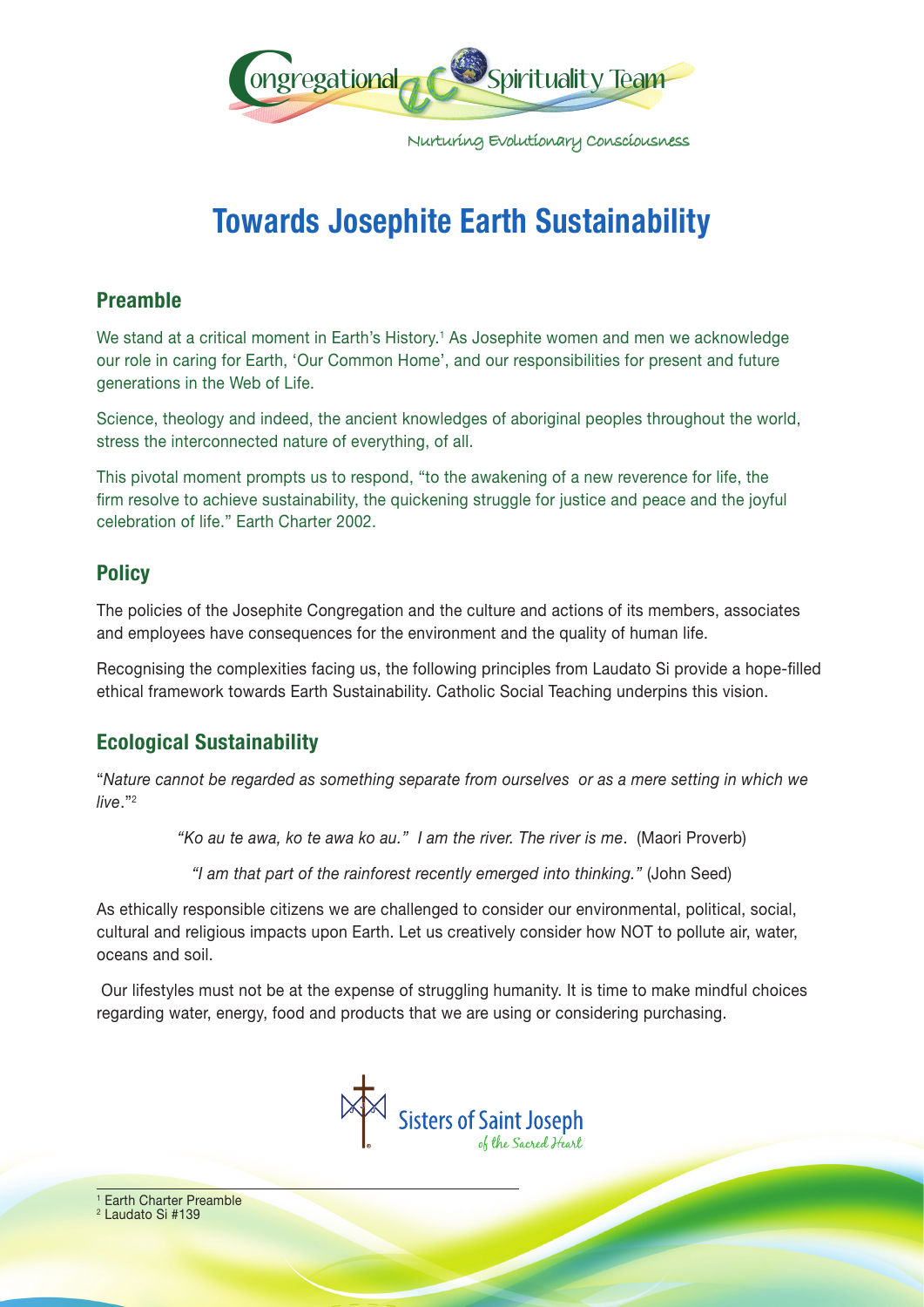For example:

- Where has the product come from?
- What will happen to this when I/we have finished using it? Can it be recycled? How long will it take to break down?
- Who really pays for this product? How might this product be helping to maintain cycles of poverty and/or contributing to the degradation of the environment?
- What do we need to be doing to replace fossil fuels?

"*We know that technologies based on the use of highly polluting fossil fuels- especially coal, but also oil and, to a lesser degree, gas – needs to be progressively replaced without delay*".3

#### What alternatives am I/we prepared to consider or adopt?

- Alternative forms of transport public transport, hybrid or electric vehicles, sharing of vehicles etc.
- Reduced reliance on travel by air online conferencing, video or telephone conferencing, carbon offsetts.
- Renewable energies, eg solar power, fuelling our institutions and residences.

#### **Economic Sustainability (including investment and procurement)**

Pope Francis appeals for urgent changes to notions of economy. Expectations of continual economic growth are unrealistic. He calls for an "*economic ecology…[and] a humanism capable of bringing together different fields of knowledge, including economics, in the service of a more integral and integrating vision*".4

In rendering service to Earth and humanity Josephite women and men will:

- Invest in ethical enterprises and divest from companies which support fossil fuels, the nuclear industry, production of arms and military goods, and other harmful goods and services.
- Choose to purchase goods and services from companies with proven sustainability practices, just employment practices/reputation, and commitment to building a better world.
- Discern needs from wants.
- Support projects and charities which benefit Earth community.
- Ensure we pay a living wage.

### **Social Sustainability**

"*If everything is related, then the health of a society's institutions has consequences…*"5

We are challenged to build healthy communities and to consider possible impacts on Earth and civil society, of our Congregational, ministerial and individual actions.

Therefore:

- We look at how I/we might contribute to cycles of injustice, violence, loss of culture and or freedom.
- We choose to purchase locally grown foods and produce.
- We consider how institutional/individual purchasing and procurement policies/habits affect the local community.

<sup>3</sup> Laudato Si #165 4 Laudato Si #141

5 Laudato Si#142